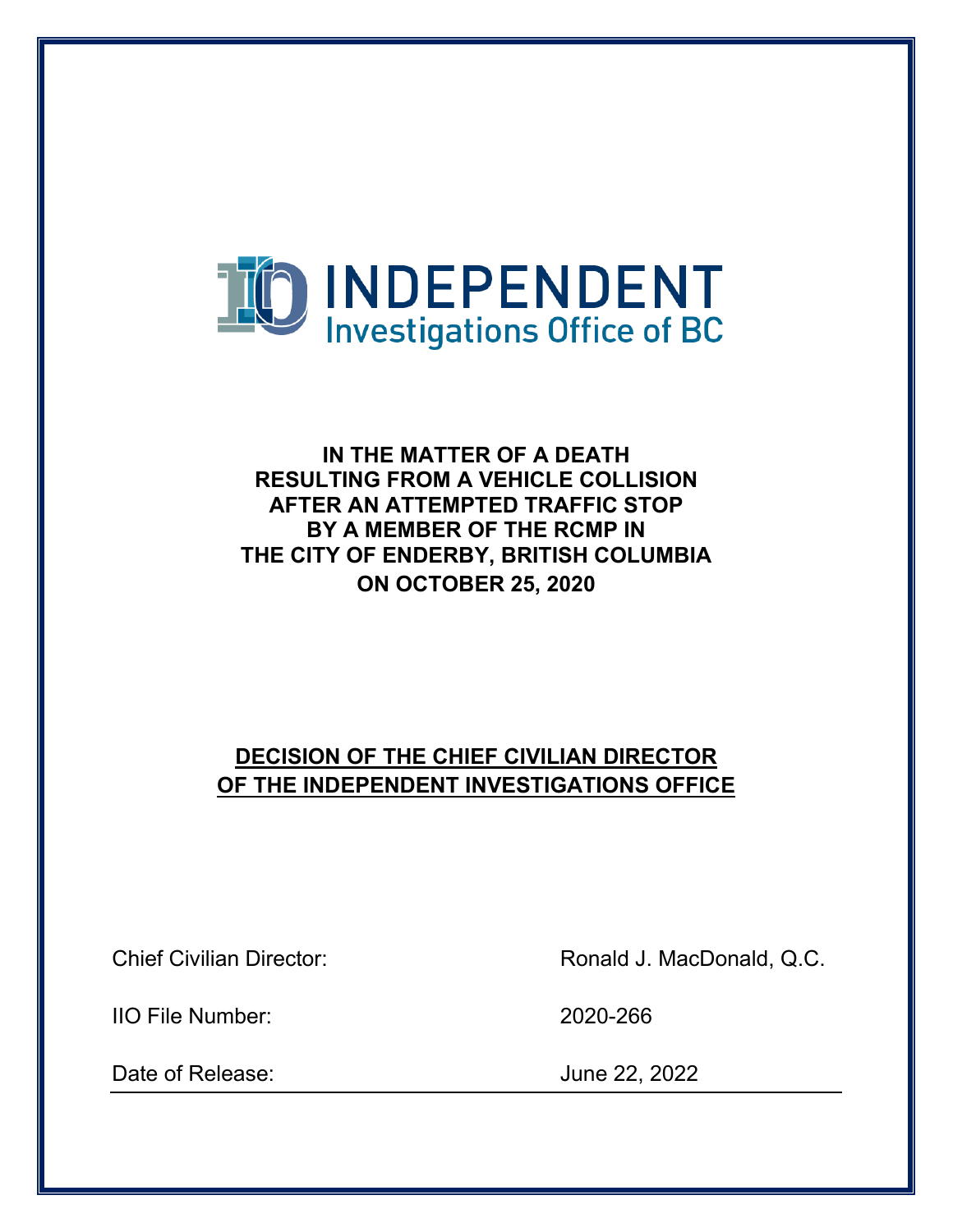Hispanish Maritim River Button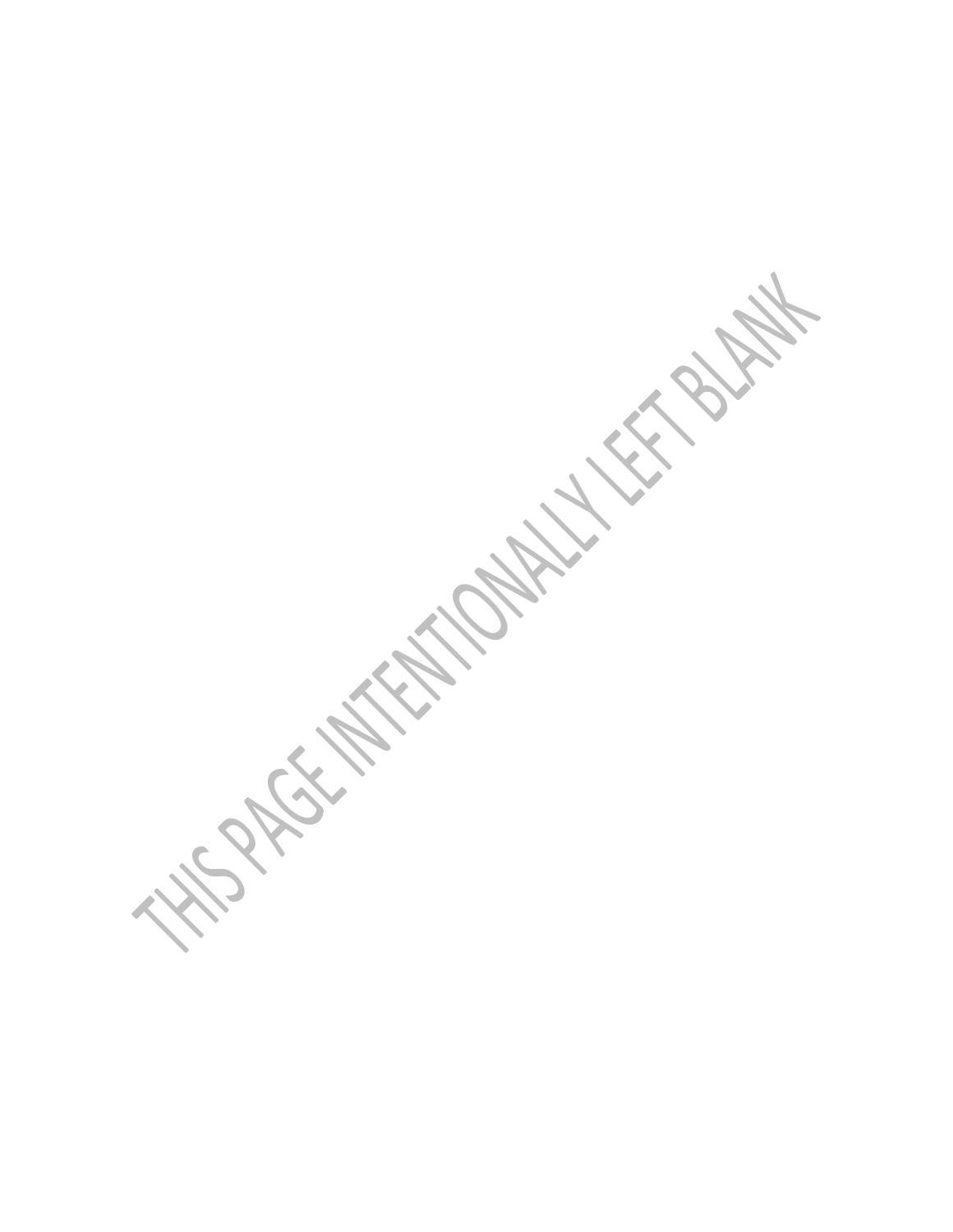#### **Introduction**

In the early morning hours of October 25, 2020, an RCMP officer (Subject Officer 'SO') observed a stolen vehicle southbound on Highway 97A in Enderby, British Columbia. Shortly after SO activated his emergency equipment, the vehicle crashed. The Affected Person ('AP') was ejected from the vehicle and pronounced deceased at the scene, and the passenger was transported to hospital for non-life threatening injuries.

Because the death occurred in connection with the actions of a police officer, the Independent Investigations Office ('IIO') was notified and commenced an investigation. The narrative that follows is based on evidence collected and analyzed during the investigation, including the following:

- statement of one civilian witness:
- statements of four witness police officers;
- police Computer-Aided Dispatch ('CAD');
- Police Records Information Management Environment ('PRIME') records;
- police radio to radio transmissions and 911 call;
- mobile data terminal information from the Subject Officer's vehicle;
- photographs and drone footage of scene;
- a Forensic Collision Reconstruction Investigation Report;
- a Collision Reconstruction Analysis Report; and
- autopsy and toxicology reports.

The IIO does not compel officers who are the subject of an investigation to submit their notes, reports and data. In this case, the Subject Officer has not provided any evidence to the IIO.

#### **Narrative**

At 3:03 a.m. on October 25, 2020, the Subject Officer ('SO') was on patrol in a marked police vehicle at Highway 97a, Enderby, B.C. when he queried a Mazda 6 car that had travelled nearby him. The Mazda 6 car came back on the query as 'stolen'.

Two minutes later at 3:05 a.m., SO said over the radio: "vehicle speeding away from me now. It's a stolen vehicle." SO reported that the vehicle was travelling southbound towards Vernon and he had the vehicle's plate number.

At 3:08 a.m., SO stated over the radio that he had his police vehicle lights on and there were "zero cars on the road". He also explained: "I'm doing 150 something just to try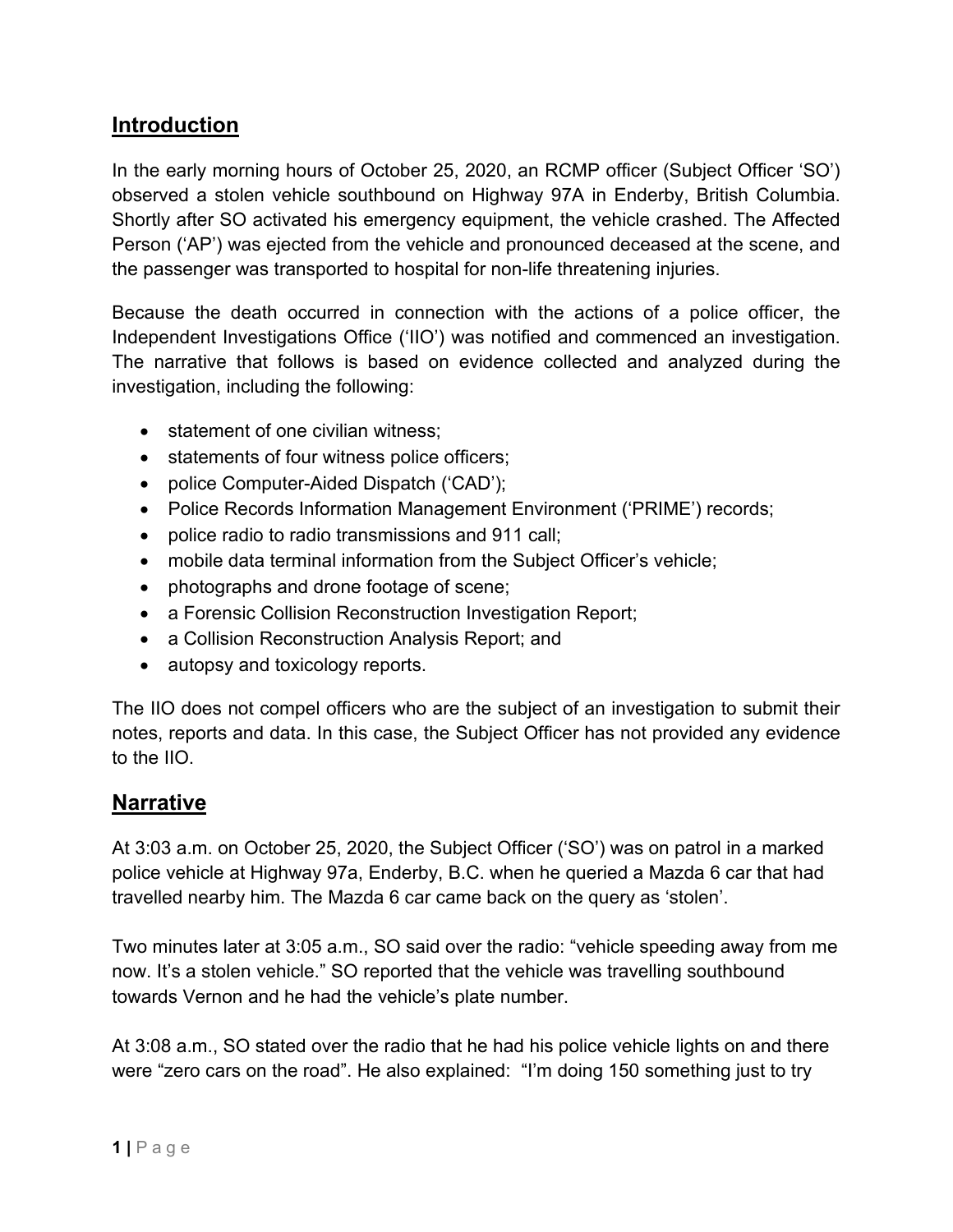catch, close the distance but he just went off the road." SO then explained: "he was about a click in front of me and just went off the road, right."

A Forensic Collision Reconstruction Report was prepared to assist the investigation. The Forensic Collision Reconstruction Report outlined that the Mazda 6 car was travelling southbound on Highway 97A, but moved into the northbound lane as it rounded the curve of the highway. The vehicle's wheels lost traction, causing the Mazda 6 to rotate back into the southbound lane and then eventually hit the ditch, where it rolled several times. The speed of the Mazda 6 car was calculated to be between 149- 160 kilometres per hour, at minimum, as it entered the curve of the highway.

The driver of the vehicle (Affected Person, 'AP') was not wearing a seatbelt. He was ejected from the vehicle and found deceased at the site of the collision.

A surviving passenger in the vehicle (Civilian Witness 1, 'CW1') was assisted from the vehicle by SO and other RCMP officers who had arrived. CW1 was taken to the hospital by Emergency Health Services where she was treated for a fracture to her right clavicle and bruising injuries.

Prior to encountering the Mazda 6, SO's vehicle was travelling at a constant speed of 109 kilometres per hour. Once SO had discovered the Mazda 6 was stolen, he accelerated to catch up to the Mazda 6, travelling at an average speed of 168 kilometers per hour. The maximum speed SO reached was 192 kilometres per hour for a very short period (fewer than four seconds). Based on the evidence, there were 2 minutes and 24 seconds where SO was travelling at a high rate of speed to catch up to AP.

The highway where the incident occurred is single lane in each direction with a speed limit of 100 kilometres per hour. The highway runs primarily south to north but turns to accommodate the terrain. It was dark outside, but the visibility was good. The weather conditions at that time were dry but overcast and the temperature was -4.5 degrees Celsius. As this incident occurred late at night, very little traffic would be expected to be on the road.

The IIO interviewed four Witness Officers, but none of them witnessed the collision or the driving behaviour of the SO.

An autopsy confirmed that AP's death was a result of the collision and that he had a number of intoxicating substances in his system, including methamphetamine.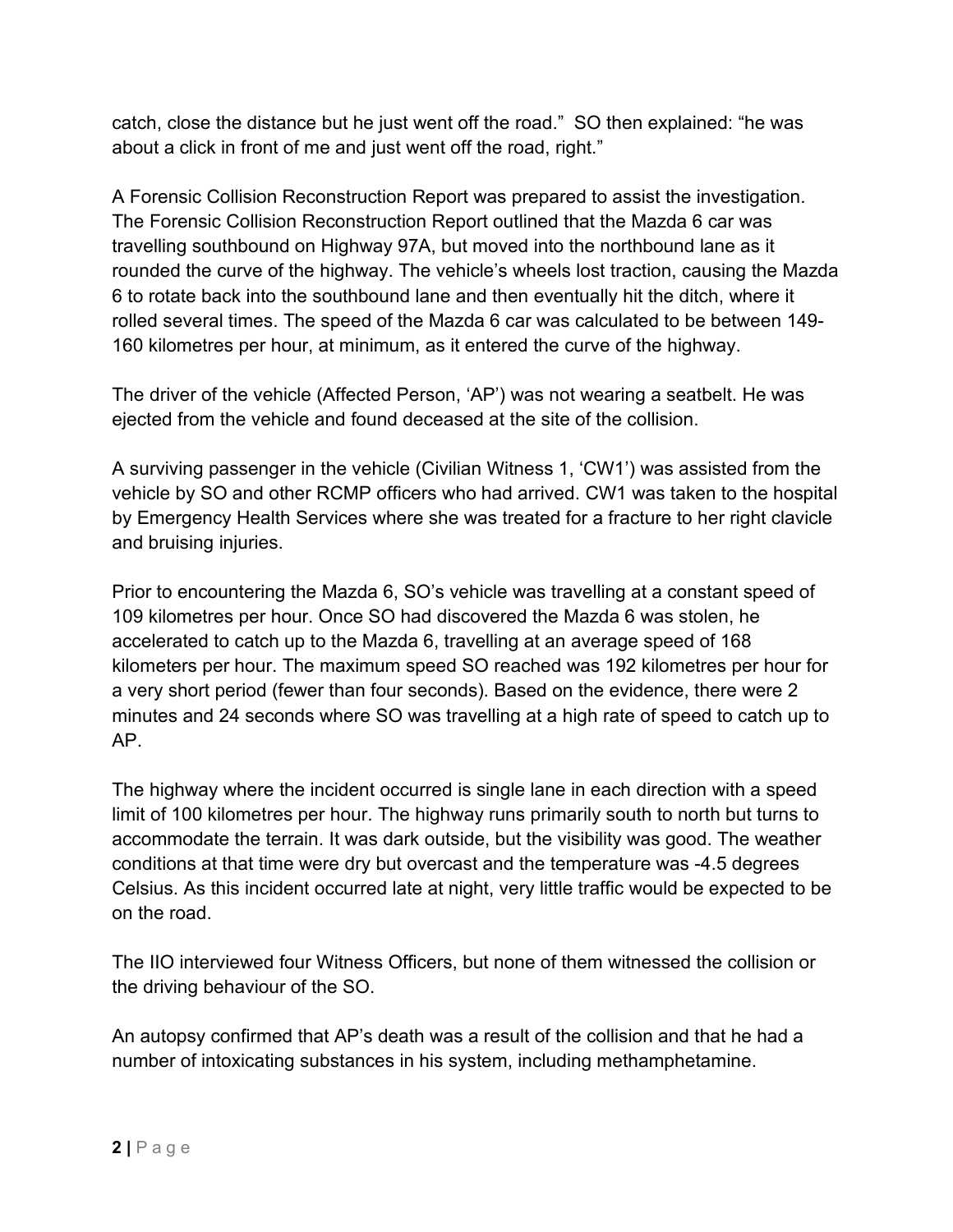## **Legal Issues and Conclusion**

The purpose of any IIO investigation is to determine whether there are reasonable grounds to believe that an officer, through an action or inaction, may have committed any offence in relation to an incident resulting in serious harm or death. More specifically, the issue to be considered in this case is whether SO may have committed any driving offence in the course of his attempted traffic stop of the Mazda 6.

SO was acting lawfully, in execution of his duty, when he activated his emergency lights to pull over the stolen vehicle.

Statutory law and regulation permit an officer to exceed the speed limit for specific legitimate purposes, as long as that speeding does not create undue risk to the public.

One of those legitimate purposes is for 'closing the distance' between the officer's police vehicle and a suspect vehicle. Another is for pursuit of a vehicle if the occupants of a vehicle are committing an offence, and the seriousness of the offence outweighs the risk to the safety of members of the public that may be created by the pursuit. There are a number of factors that must be considered before a pursuit is engaged, including the nature of the offence, the risk of harm, the nature condition, and use of the highway, and the volume of traffic and pedestrians expected.

Police officers are trained and have experience in high speed driving. The data from SO's vehicle demonstrates that SO drove his police vehicle at speeds in excess of the speed limit, but only for a very short period of time, a period of less than three minutes. This took place on a dry highway in good condition, with clear conditions and very little traffic present.

In this case, it is not entirely clear from the evidence whether the officer was 'closing the distance' or pursuing the Mazda 6. What is clear, is that the SO's driving occurred within a short timeframe. Although likely, it cannot be proven that the driver of the Mazda 6 saw the officer during this timeframe as SO attempted to pull him over. There is no witness that can speak to this, as the SO did not provide a statement, the driver is deceased and the passenger was not aware of police presence because she was sleeping.

Although SO was speeding, he was travelling safely given the relevant legal factors that need to be considered when assessing an officer's driving. The Forensic Traffic Reconstruction Report provides evidence that this tragic collision was caused by the intoxicated driver of the Mazda 6, who lost traction of his vehicle travelling at a high rate of speed around a corner and then rolling into a ditch.